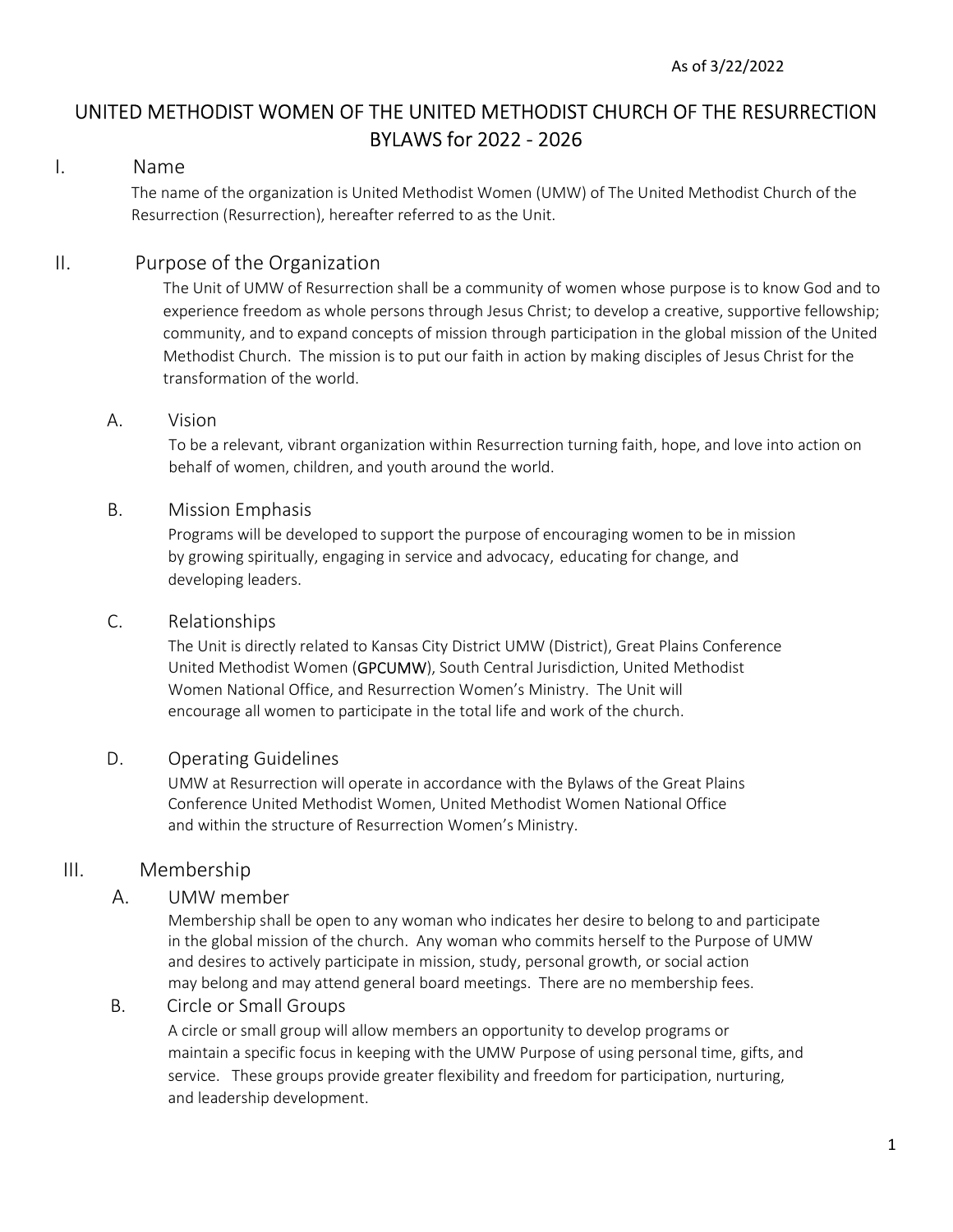1. Annual Pledge Participation

 All members will be given the opportunity to support UMW interests locally, nationally, and internationally through an annual mission pledge.

2. At-large Members

Anyone who wishes to support UMW but is not active in a circle or small group is considered an at-large member.

### IV. Structure and Administrative Guidelines

#### A. General Board

The General Board is the governing body of UMW Church of the Resurrection.

- 1. It consists of the Executive Board, Mission Coordinators, and Standing Committee Leaders, and Ex Officio members from circles, small groups, and other recognized organizations in Resurrection Women's Ministry, the Director of Women's Ministry, or the church in general.
- 2. If a position is shared, the co-leaders will share all duties, responsibilities, and authority as defined in the Bylaws.

#### B. Executive Board

Members of the Executive Board include President, Vice-President, Treasurer, Secretary, and Nominating Committee Chair. The Executive Board will establish and publish yearly goals to fulfill the Purpose of UMW and will evaluate progress throughout the year.

#### 1. The Executive Board will:

- a) Consider issues that need to come before the General Board.
- b) Acting as the Committee on Finance, they will set financial policies, analyze local income and giving patterns, and prepare financial goals and strategies to recommend to the General Board.
- c) With the guidance and approval of the Treasurer(s), will present to the General Board the total budget of the Unit for approval and adoption.
- d) The Executive Board is authorized to approve expenditures up to the amount defined in the Standing Rules.
- e) The Executive Board is authorized to act on behalf of the Unit in matters requiring immediate attention that occur between meetings of the General Board, including approvals by email. The President will report all actions taken at the next meeting of the General Board.

#### 2. President

The President, working with the Executive Board, will actively seek to advance all phases of the work of the Unit of UMW. The President presides at meetings, signs official documents, represents the local organization (or designates a substitute), coordinates work of the organization, develops with the Executive Board ways to plan, and engage in mission, serves on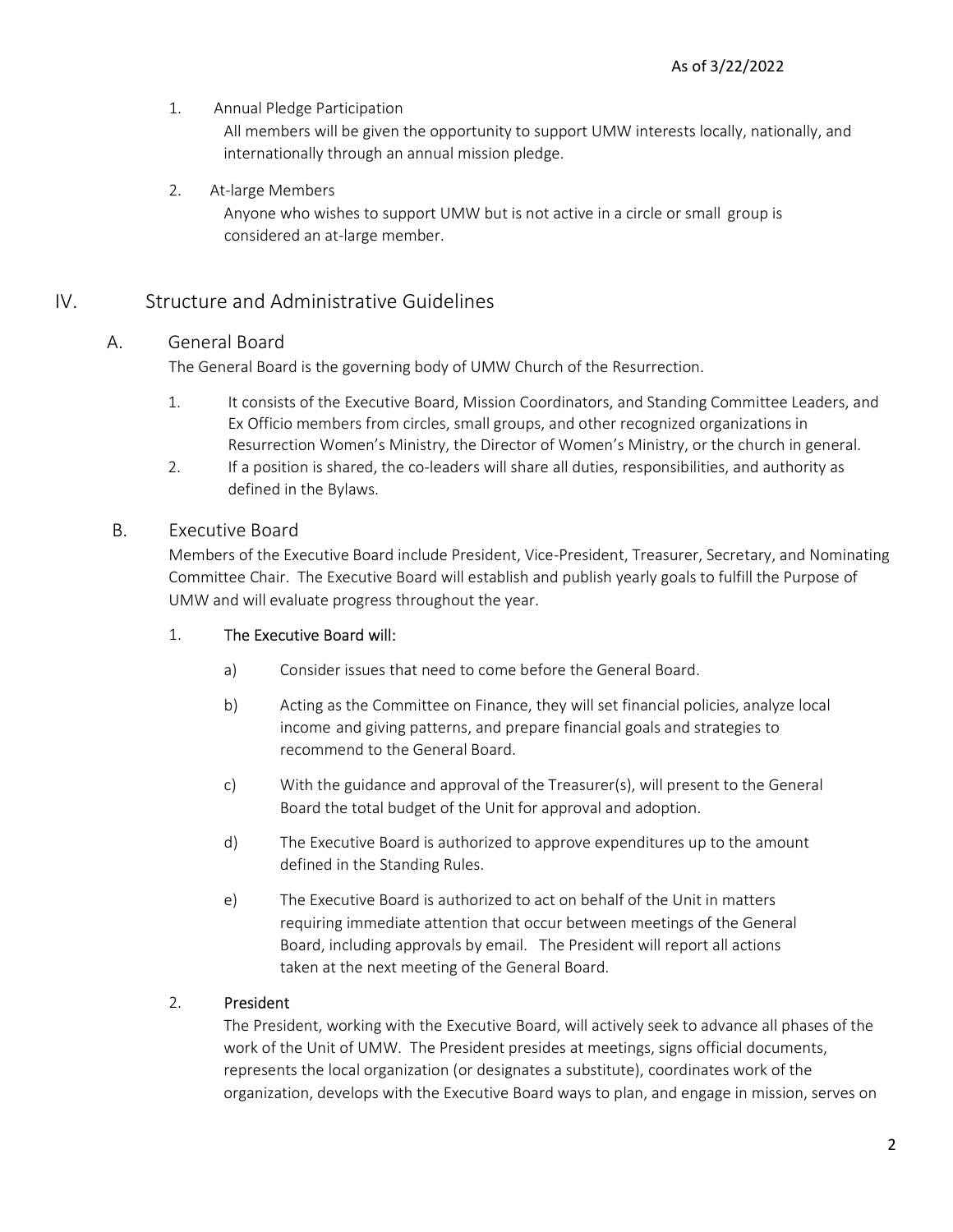the Resurrection Women's Ministry Board, participates in required meetings and boards related to UMW President position and shares fiduciary responsibility with the Treasurer. The President will:

- a) Prepare and/or oversee the preparation of year-end reports as outlined in the Standing Rules.
- b) Convene the Executive Board monthly in preparation for the upcoming General Board meeting.
- c) Prepare and distribute in advance agenda for both the Executive Board and the General Board meetings.
- d) Facilitate the installation of new Officers, Mission Coordinators, and Standing Committee Leaders as required by election terms.
- e) Prepare and maintain the unit calendar which is presented in January.
- f) Cancel or change the meeting date, time, or place whenever it is necessary.

#### 3. Vice-President

The Vice-President will work cooperatively with the President. She will assist the Unit in fulfilling its purpose by participating in all aspects of the grant process and serving as Co-Chair of the Grant Committee. The Vice-President will perform the duties of the President in her absence, oversee ad hoc committees as needed, i.e., the Service Projects Committee, a subset of the Grant Committee, and may participate in any boards and committees related to UMW as requested by the President of the Unit.

#### 4. Secretary

The Secretary is responsible for keeping accurate records for the Unit. The Secretary will:

- a) Record and publish meeting minutes and send out board meeting reminder with minutes to review so suggested changes can be made at the General Board meeting.
- b) Maintain the historical records of agendas and minutes.
- c) Document and maintain the history of UMW at Resurrection.
- d) Sign official documents.
- e) Maintain an accurate list of General Board Members, circle and small group members, and event participants.
- f) Write thank you notes to guest speakers at the General Board meeting, at the discretion of the President.

### 5. Treasurer(s)

The Treasurer will keep financial records, receive, and distribute funds in accordance with the budget.

As chair of the Committee on Finance she will:

- a) Work with the Executive Board to establish policies and procedures for disbursing funds to be voted on by the General Board, including suggested honorariums, memorials, and special gifts.
- b) Lead the team in preparation of an annual budget and present the budget to the general board for approval.
- c) Provide monthly and annual financial statements to the General Board.
- d) Provide financial oversite of all UMW functions, i.e., Rummage, Lenten Luncheon, Book Fair, etc.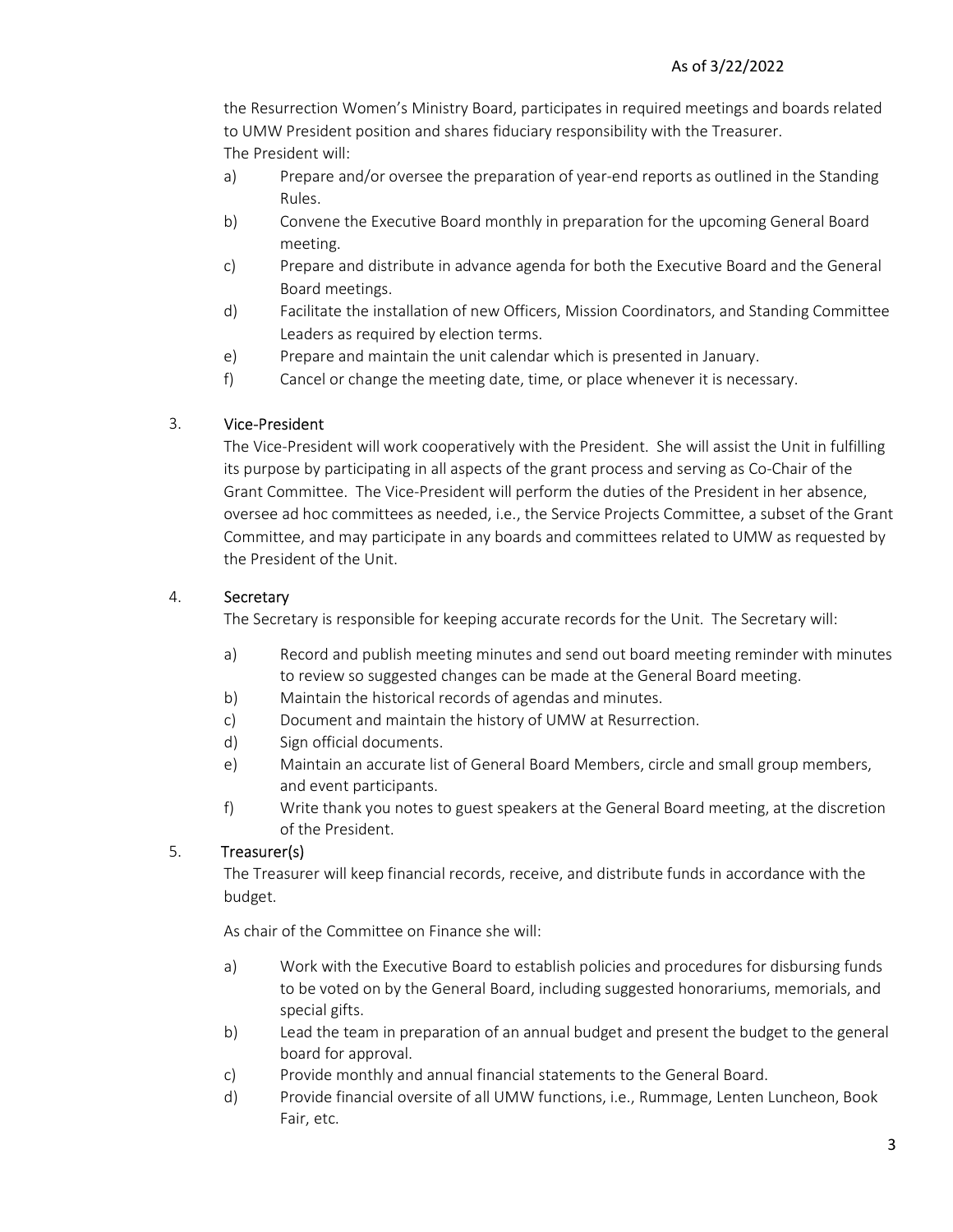- e) Maintain member records concerning mission giving or other donations, and issue written acknowledgement of contributions more than \$250 or the amount as required by IRS laws.
- f) The treasurer shall be a member of the Grant Committee.

#### 6. Chairperson of the Committee on Nominations (the Chair)

- a) The Nominating Committee consists of the Committee Chairperson and representatives to be elected for a two-year term. The number of representatives per term shall be determined by the board. Nominating Committee representatives are voting members of the General Board.
- b) The chair and her committee will be responsible for presenting nominations for the Executive Board Officers, Mission Coordinators, and Standing Committee Leaders, and to bring forth names to fill vacancies as needed. This requires a clear understanding of the duties of each position and knowledge of the nominee's skills, interests, and potential.
- c) The chair will present the Slate of Officers, Standing Committee Chairpersons, and Mission Coordinators for the coming term in October. Voting for the slate takes place in November.
- d) The Chair will keep a record of the terms of office for each officer, Mission Coordinator, and Standing Committee Leader.

### C. Standing Committees and Mission Coordinators (the Coordinators)

Standing Committees and the Coordinators will fulfill the Purpose of the Unit through specific functions. They are responsible to the General Board and report their activities monthly or as needed. The Standing Committee Leaders and the Coordinators are elected by the General Board.

The purpose of the Standing Committee Leaders and the Coordinators is to suggest and plan events, operate within the established budget for each event, obtain General Board approval, and work cooperatively with each other to ensure success. The Standing Committee Leaders and the Coordinators will meet as needed and provide updates to the General Board.

#### 1. Spiritual Growth Coordinator

The coordinator will concentrate on spiritual growth within the Unit.

She will be responsible for:

- a) Promoting activities which encourage personal faith development.
- b) Preparing devotions for each General Board meeting.
- c) Encouraging and supporting, the General Board and Staff with prayer, cards, and suitable communications. (See Standing Rules Article IV #3 for further explanation).
- d) The Spiritual Growth Coordinator shall be a member of the Grant Committee.
- 2. Membership and Outreach Coordinator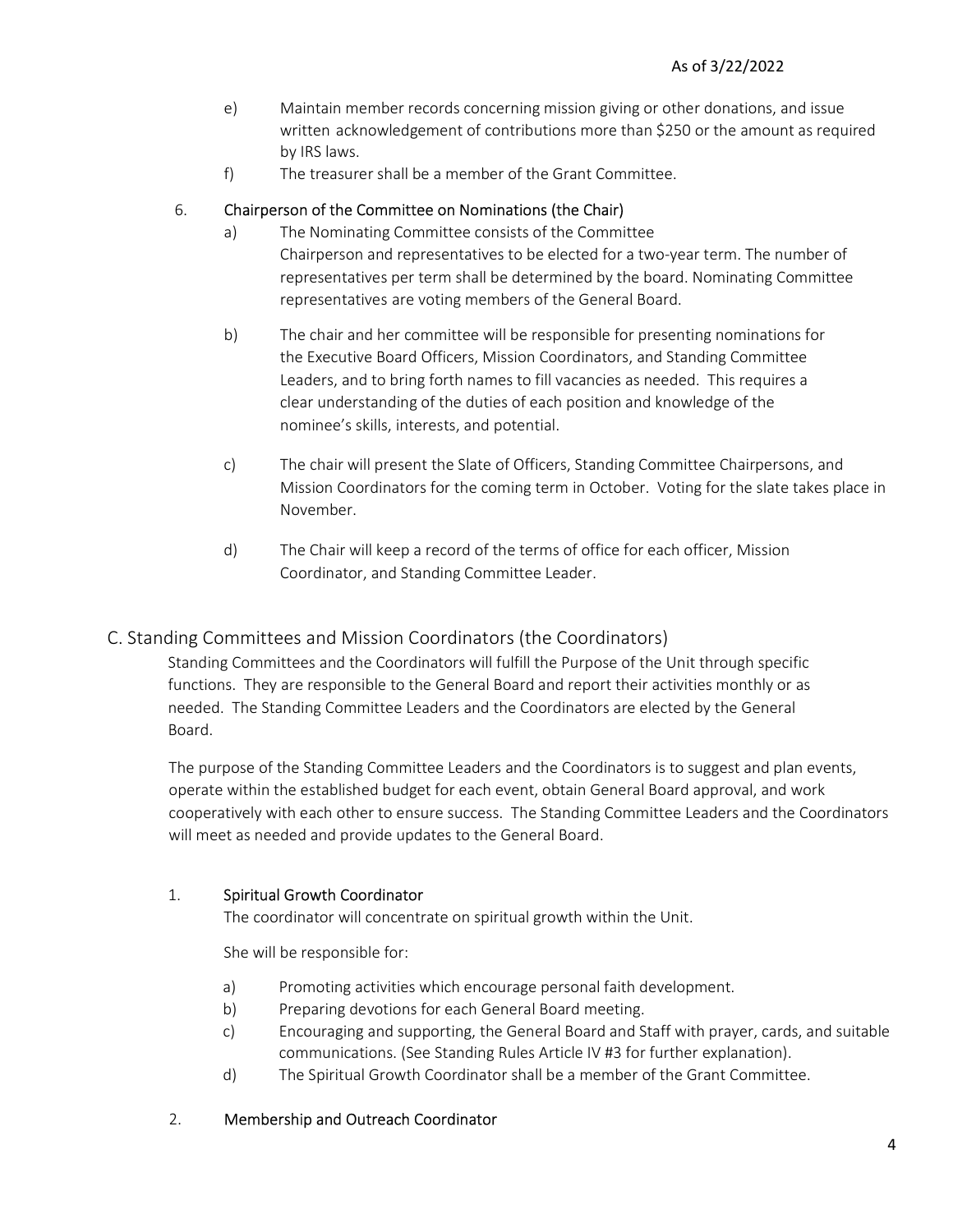The coordinator and her team will focus on innovative ways of telling our story to our membership and prospective members. They will be responsible for:

- a) Organizing events geared specifically toward bringing in new members, i.e., Celebrate.
- b) Promoting a supportive community among all members.
- c) Providing assistance in the formation of new circles and small groups if requested.
- d) Membership and Outreach Coordinator shall be a member of the Grant Committee.

#### 3. Mission Education and Giving Coordinator

Concerning Mission Education, the Coordinator will be responsible for planning and promoting learning opportunities within and beyond the Unit. She will:

- a) Encourage involvement of women in UMW mission at all levels of the Unit.
- b) Plan and promote relevant mission education opportunities and programs.
- c) Promote UMW mission studies for Circles and Small Groups including:
	- Mission u studies
	- Local mission opportunities
	- National Mission Institutions within the Great Plains Conference including: Della Lamb, Big Garden, Cornerstones of Care
	- Leadership Development Days
	- Material resources for mission programs on UMW website

Concerning the Giving component of the position, the coordinator will work to actively involve women in supporting the Mission Giving of United Methodist Women. She will:

- d) Coordinate the annual Unit Pledge Program, World Thank Offering, and other unrestricted mission giving opportunities.
- e) Generate enthusiasm about mission giving including both special designated and undesignated giving.
- f) Provide mission giving materials to members.
- g) Co-lead the Unit grant process with the Unit Vice President, as defined in the Standing Rules and make recommendations to the General Board for the disbursement of funds to grant recipients.
- h) The Mission Education and Giving Coordinator shall be a member of the Grant Committee.

#### 4. Community Action Coordinator

The coordinator will facilitate involvement in advocacy and justice issues in keeping with the Vision of the Unit. She will:

- a) Identify opportunities to work for justice through service and advocacy and may provide awareness on local, national, and international issues. These opportunities may include programs and events around the issues of mercy and justice.
- b) Work with Circles, Small Groups, and other community groups to address social action needs.
- c) Present opportunities for learning about and engaging in community action activities.
- d) The Community Action Coordinator shall be a member of the Grant Committee.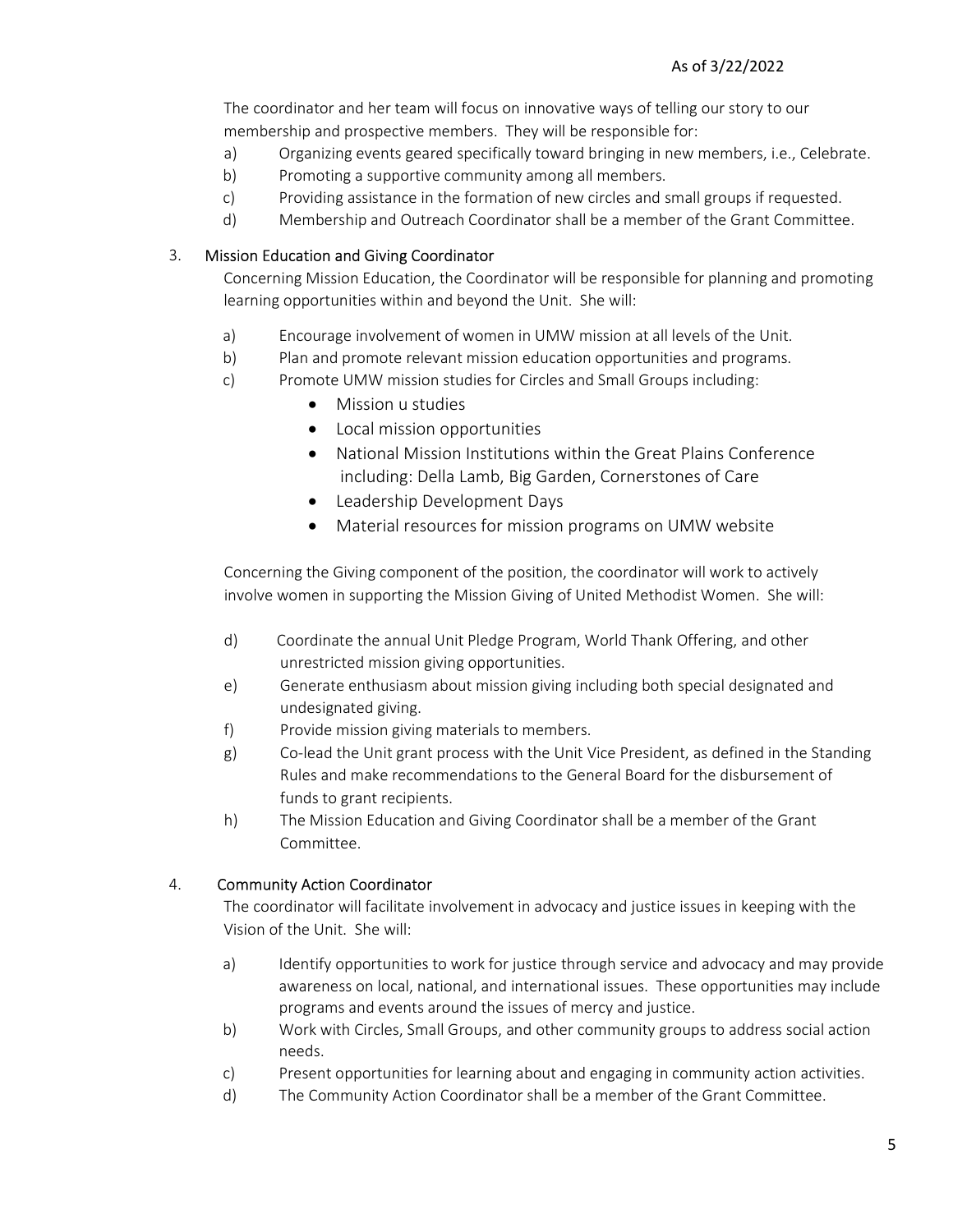#### 5. Reading Program Coordinator

The Reading Program Coordinator will:

- a) Promote the UMW Reading Program by providing book reviews and suggesting titles that correspond with national and local programs.
- b) Order an assortment of books from each year's Reading Program and maintain these books on the UMW book cart for UMW member access.
- c) Mentor Circle and Small Group reading leaders.
- d) Provide the year-end report on the Unit's Reading Program to the Kansas City District Reading Coordinator.
- e) Recognize participants who complete the Reading Program and issue the appropriate certificates.

#### 6. Ways and Means Leader

The leader and her team are responsible for:

- a) Planning and implementing fundraising event(s).
- b) Establishing the guidelines and policies relative to the event(s) in accordance with the financial and operational policies of UMW and Resurrection.
- c) Reviewing the budget at the beginning of the event and requesting additional funds from the General Board, if needed.

### 7. Planning and Hospitality Leader

The leader and her team will work closely with the Executive Board and/or Coordinators to plan and host special events. These duties may include:

- a) Recruiting volunteers to serve as greeters, work at registration tables, etc. to meet general hospitality needs of Unit sponsored events.
- b) Organizing food and drink needs for Unit sponsored events.
- c) Reviewing the budget at the beginning of the event and requesting additional funds from the General Board, if needed.

#### 8. Communication Coordinator

The coordinator will be responsible for communicating news of programs, upcoming events, opportunities for service, and the work and purpose of the District and National United Methodist Women organizations. She will:

- a) Coordinate all Unit-level communication media.
- b) Maintain, update, and revise as needed the Unit Communication Plan. This plan is retained with the Communication Coordinator.
- c) Work closely with the General Board, Standing Committee Leaders, the Coordinators, Circle and Small Groups, and Resurrection Women's Ministry on communication needs.
- d) Submit articles, photos, and news requests to Resurrection Women's Ministry to be included in their publications, social media, and website.
- e) Create and publish the UMW Newsletter monthly from August May of each year.
- f) Submit proposed news articles to the President for review prior to publication.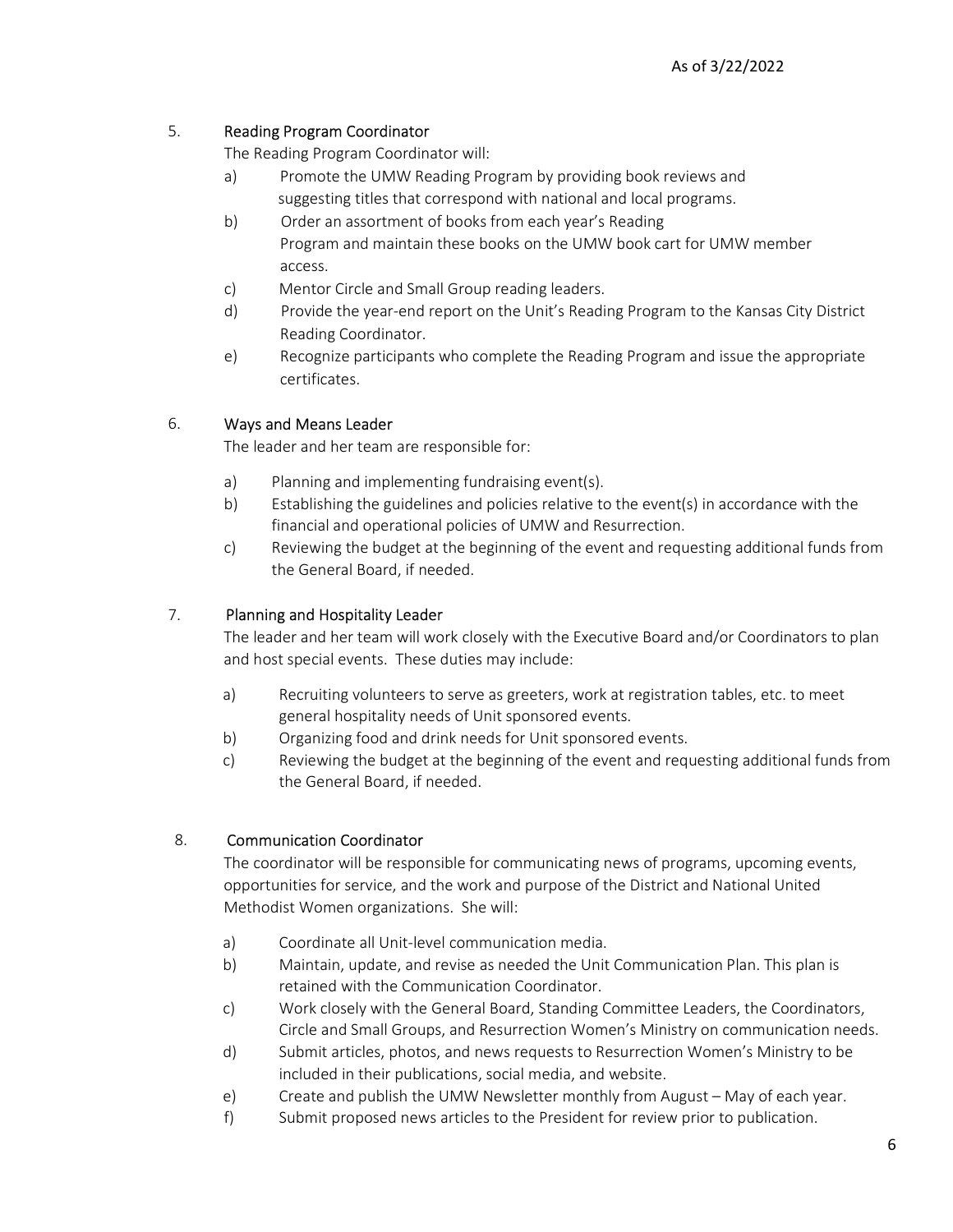#### 9. UMW Unit Historian

 The Historian is responsible for curating the history of UMW at Church of the Resurrection. This is an elected position.

#### D. Group Representatives

#### 1. Circles and Small Groups

Circles and Small Group Leaders are members of the General Board and are encouraged to attend the General Board meetings. These leaders are selected to represent their respective groups. If the leader cannot attend, she should send a representative to the General Board meeting. The leaders are requested to report at their next group meeting the proceedings and news from the prior General Board meeting.

### 2. Ex Officio

Ex Officio members are members of the General Board because of a position they hold relevant to the interests of the board. They are invited to attend the General Board meetings and may report on activities of their specific area of responsibility. They are not voting members of the General Board. Representative members may include:

- a) Past Board Members
- b) Leaders of circles, reading groups, and/or other church activities
- c) Other members may be added with approval of the Executive Board

### E Requirements of General Board and Executive Board

Elected Officers, Standing Committee Leaders, Coordinators, and circle or group leaders of the United Methodist Women Unit, must be laywomen who are willing to commit their talents, time, energy, and effort to serving God's mission. The President must be a member of Resurrection.

### F. Term of Office

Two years shall constitute a board term of office. Board officers and Coordinators may serve up to one additional term if re-elected. Board officers may be re-elected for the same office after tenure if they have vacated the office for at least two years. No officer shall hold the same office for more than four years consecutively. Circle leaders serve for a two-year term; they may serve additional terms.

### G. Meetings

- 1. The General Board will conduct monthly meetings. All General Board members are required to attend all scheduled General Board meetings.
- 2. The regular meeting of the General Board on the fourth Tuesday in January shall be known as the annual meeting and shall be for the purpose of long-range planning and revisions of the Bylaws as required.
- 3. Executive Board meetings will be held at the discretion of the President.
- 4. Executive Board members must notify the President in advance of absence from a General Board meeting.
- 5. A Standing Committee Leader, Coordinator, circle, or small group leader may send a representative in their place if they are unable to attend.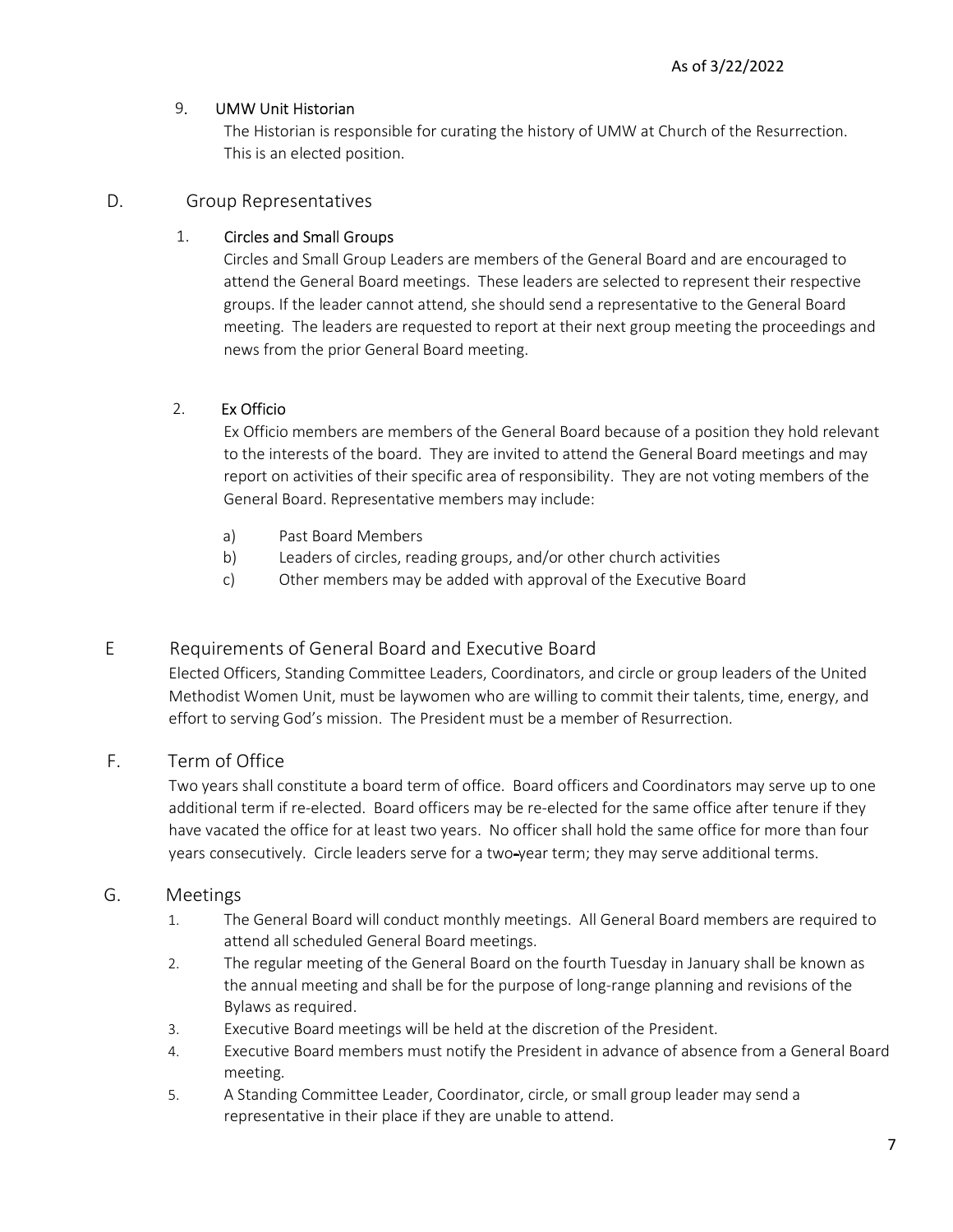### H. Elections

- 1. Nomination of all Officers, Standing Committees, and Coordinators to be elected for the ensuing year will be presented to the General Board by the Nominations Committee Chair in October. At that time there will be opportunity for nominations from the floor.
- 2. Elections will occur in the November General Board meeting. Election may be by acclamation or by ballot. A majority vote of those present is sufficient.
- 3. Those elected will assume their duties on January 1st, following their election.
- 4. A special installation ceremony will be conducted by the President during the December General Board meeting unless the President designates an alternative meeting.
- 5. If a vacancy occurs mid-term, the Executive Board will appoint the replacement to be approved at the next General Board meeting.

# V. Conferences, Delegates, and Expenses

### A. K.C. District Meeting: Fall and Spring Meetings are open to all UMW members. Expenses are not reimbursed.

- B. Annual Meeting of the United Methodist Women Great Plains Conference Two delegates are to represent the Unit as voting delegates at the annual meeting of the Conference, one of whom shall be the Unit President, or her designee. The other delegate will be chosen by the General Board. Reimbursement for travel and lodging expenses is at the board's discretion.
- C. Mission u

Two scholarships shall be made available for registration fees and travel to Mission u for the Mission Education Coordinator and Spiritual Growth Coordinator, or their board-approved representative, at the board's discretion.

- D. UMW National Assembly (Quadrennial) Expenses will be reimbursed up to \$2,000 for attendees representing the Unit at the National UMW Assembly. Five hundred dollars, as available, will be reserved annually to fund these reimbursements.
- F. Legislative Event Advocacy in Faith (LEAF) Expenses will be reimbursed, at the board's discretion, for registration fees and travel to LEAF for both the Mission Education Coordinator and Community Action Coordinator or their representative.

# VI. Financial Management

### A. Fiscal Year

The fiscal year of the Unit will coincide with the calendar year.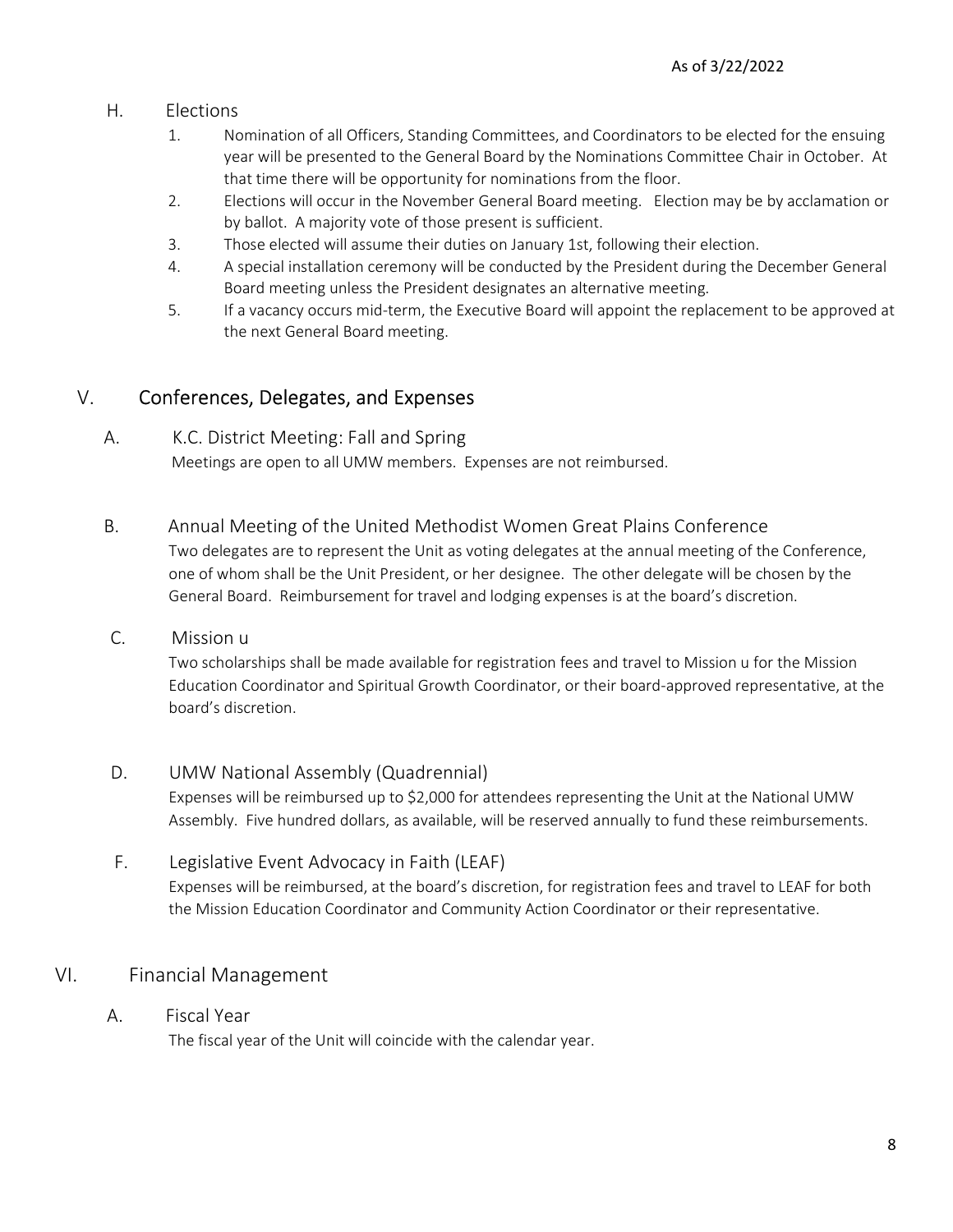- B. Disbursement Policy
	- 1. The Unit will make an annual Pledge to Mission to the Kansas City District of the Great Plains Conference at the fall district meeting. One hundred percent of pledge dollars received will be sent to the Great Plains Conference through the Kansas City District Treasurer.
	- 2. All UMW members' pledges will become part of the Unit pledge and will be sent to the treasurer of the district.
	- 3. These are additional ways for members to contribute to unrestricted mission giving:
		- (1) Special Mission Recognition
		- (2) Gift in Memory
		- (3) World Thank Offering
		- (4) Gift to Mission
		- (5) Corsage for Mission
		- (6) Dedicated Light
	- 4. All funds designated for specific programs (i.e., Legacy Fund) must be submitted as such and cannot be used otherwise.
	- 5. The treasury will be emptied at the end of the year, keeping only the minimum amount necessary to carry it into the first few months of the next year, including anticipated funds for special events or projects.
- C. Annual Budget
	- 1. An annual budget will be drafted by the Treasurer(s) in coordination with the Executive Board acting as the Committee on Finance and presented to the General Board for approval annually. The annual budget is presented at the October General Board meeting and voted on at the November Board meeting.
	- 2. Significant budget adjustments should be pre-approved by the General Board.
- D. Operating Funds

Funds for the administration of the Unit will be received from fundraising activities and will be allocated in accordance with the Purpose of UMW.

### E. Banking Activities

- 1. Traditional Banking
	- a. An account shall be maintained at a local FDIC insured bank and will be used for the collection and distribution of all funds.
	- b. The account shall be in the name of United Methodist Women, Great Plains Conference – United Methodist Women, Church of the Resurrection. (UMWGPC- UMWCOR) and shall be accessed only by the designated signers on the account.
	- c. The bank account shall have up to four authorized signers that includes the President and Treasurer(s).
	- d. Checks written in an amount above \$5,000 shall require two of the designated signers. Checks in an amount less than \$5001 will only require one signer.
	- e. No signer is authorized to sign checks payable to herself including for the reimbursement of expenses that she has incurred.
	- f. Every check written will have the approval of the General Board, either through an approved budget or by the approval of the Executive Board.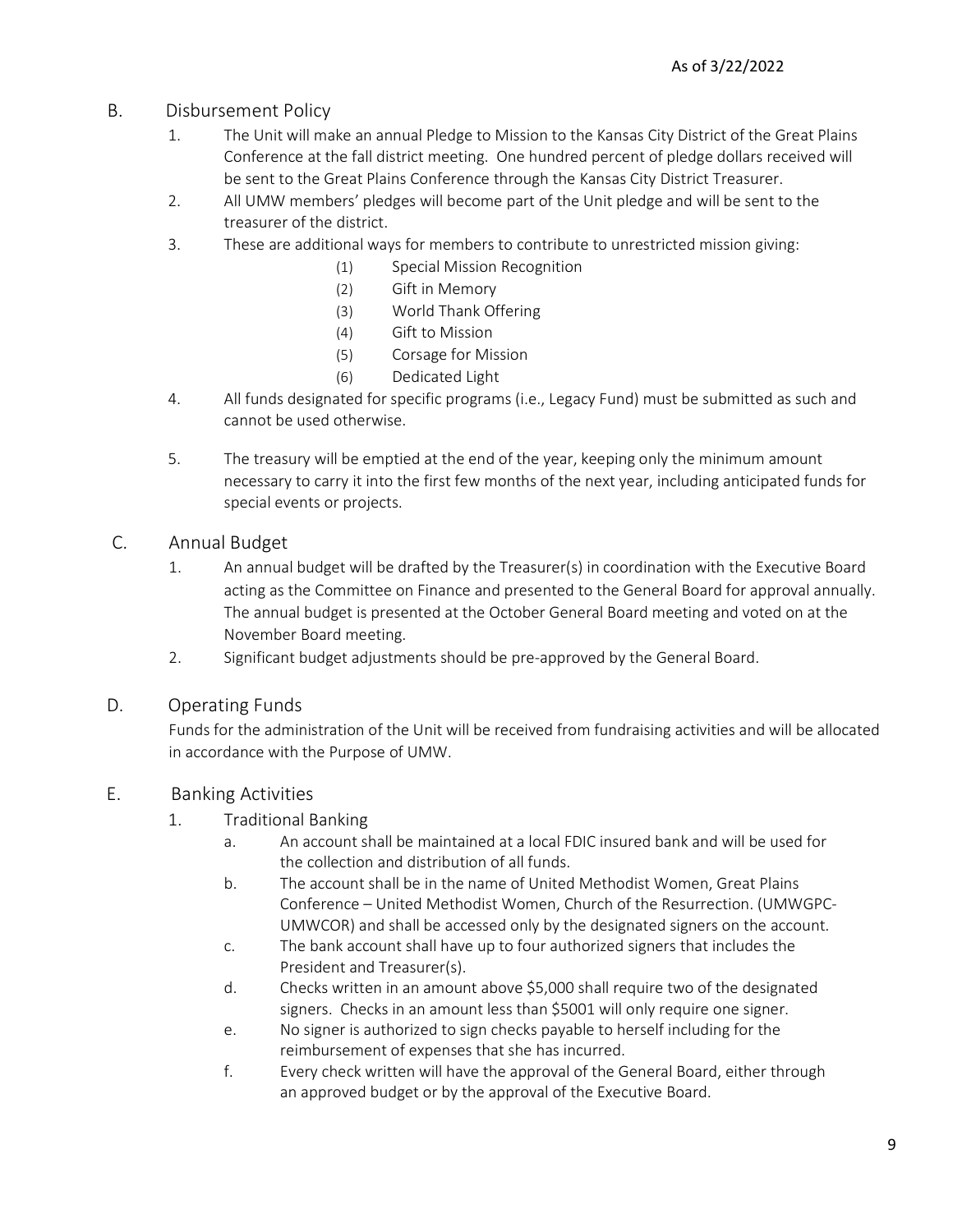- 2. Online Payment Processing
	- a. The Treasurer shall be authorized to set up and maintain an online payment processing system to enable UMW members to give online through credit card and ACH.
	- b. At no time will the Treasurer or other authorized UMW member maintain credit card or banking information of donors.
	- c. All credit card and banking information (history) will be managed by the online payment processor. Fees will be assessed by the online payment processor. Donors will have the opportunity to pay the fees. If fees are not paid for by the donor, our Unit will be responsible for the fees and receive a net payment from the online payment processor.
	- d. The Treasurer will attempt to minimize all fees incurred.

### F. Reporting Requirements

The Treasurer will present to the General Board a monthly report including year-to-date income received and expenses incurred. This report will include a cash balance statement. Reference to budgeted amounts will also be included with variances noted. Financial reports are provided to the Executive Board as requested.

### G. Fundraising Activities

The Treasurer will oversee the finances, collection of income and expenditures of funds involved in all fundraising activities. Funds collected through fundraising will be allocated in accordance with the Purpose of UMW.

### H. Unit Donations

- 1. Administrative Donations Members will have the opportunity to designate their donations to cover Unit administrative expenses that are required to further the Purpose of UMW.
- 2. Grant Donations Members will have the opportunity to designate their donations go toward the Unit grant giving process. Members will not have the opportunity to apply their donation to a particular grant; the monies will go into the Unit Grant Fund. Grants will be vetted and awarded by the Grant Committee, in accordance with Grant Committee Guidelines (Standing Rules, Article IV, b.2)
- 3. Other Donations Members will have the opportunity to designate their donations to be allocated to other special projects within the Unit as the need arises. All special projects will further the Purpose of UMW.

#### I. Financial Program

 A review of the accounting records will be performed periodically as directed by the Executive Board. Results and recommendations from the audit will be presented to the General Board upon completion.